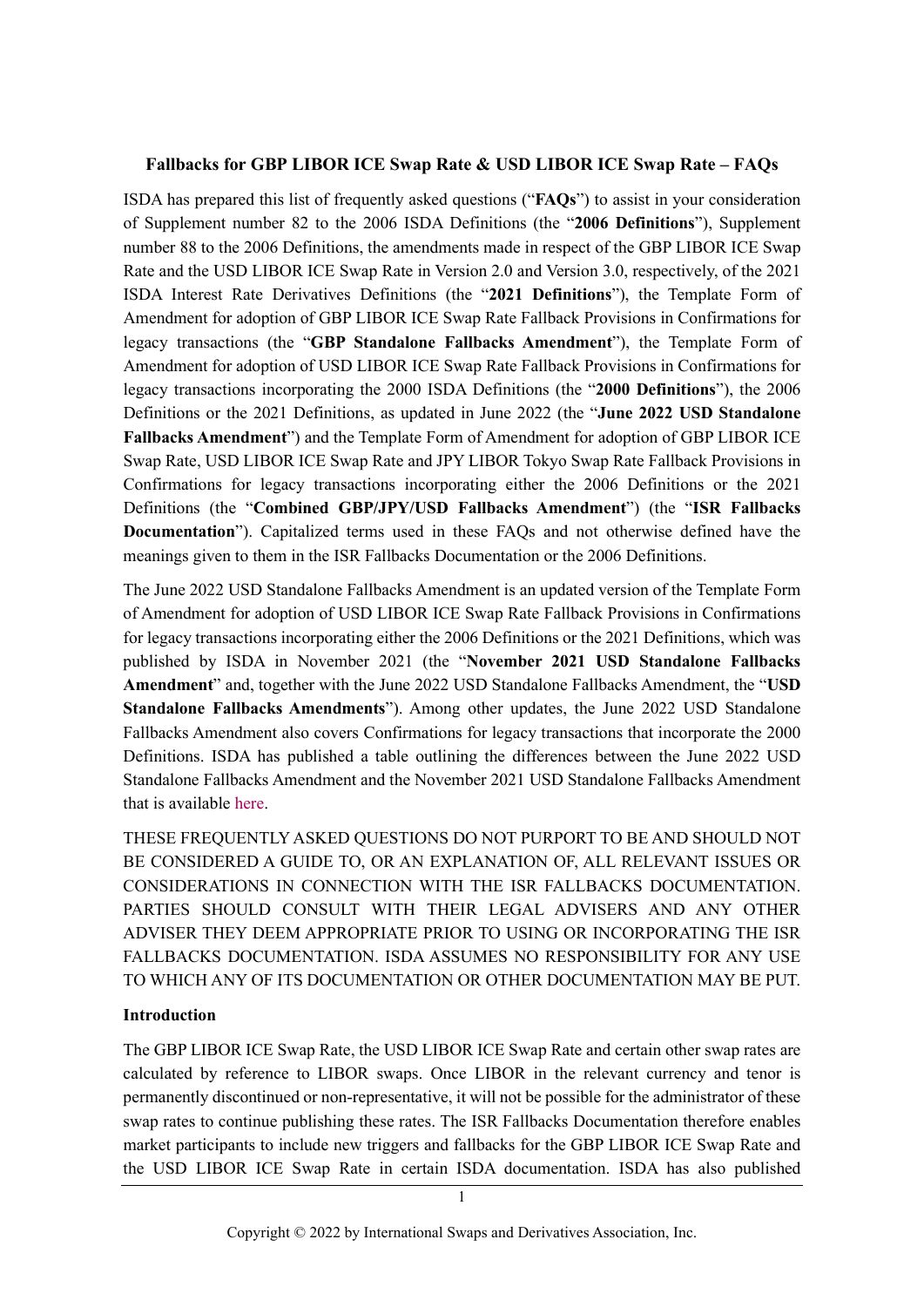documentation to enable market participants to include new triggers and fallbacks for the JPY LIBOR Tokyo Swap Rates (see Question 11 (*[Will similar amendments be made to other swap rates](#page-14-0)  [which are not the ISRs \(such as the JPY LIBOR Tokyo Swap Rates](#page-14-0)*)?) below).

### **Questions and Answers**

The following section sets out questions and answers that are designed to explain the basic operation and application of the ISR Fallbacks Documentation and related issues.

## **List of Questions**

- 1. What are the GBP LIBOR ICE Swap Rates ("**GBP LIBOR ISRs**") and USD LIBOR ICE Swap Rates ("**USD LIBOR ISRs**", together with the GBP LIBOR ISRs, the "**ISRs**")?
- 2. How and where are the ISRs referred to and used in the 2000 Definitions, 2006 Definitions and 2021 Definitions?
- 3. Why are references to the ISRs in the 2000 Definitions, 2006 Definitions and 2021 Definitions being amended?
- 4. What are the contractual fallbacks for the ISRs in the 2000 Definitions, the 2006 Definitions pre-Supplement number 82 and pre-Supplement number 88 and the 2021 Definitions pre-Version 2.0 and pre-Version 3.0?
- 5. What are the new contractual fallbacks for the ISRs set out in the ISR Fallbacks Documentation and how were they developed?
- 6. How has ISDA implemented the new contractual fallbacks for the ISRs?
	- a. What does Supplement number 82 to the 2006 Definitions (the "**GBP Fallbacks Supplement**") do?
	- b. What does Supplement number 88 to the 2006 Definitions (the "**JPY and USD Fallbacks Supplement**") do?
	- c. How are the ISR Fallback Provisions being implemented in the 2021 Definitions?
	- d. What does the Template Form of Amendment for adoption of GBP LIBOR ICE Swap Rate Fallback Provisions in Confirmations for legacy transactions (the "**GBP Standalone Fallbacks Amendment**") do?
	- e. What does the Template Form of Amendment for adoption of USD LIBOR ICE Swap Rate Fallback Provisions in Confirmations for legacy transactions incorporating the 2000 Definitions, the 2006 Definitions or the 2021 Definitions, as updated in June 2022 (the "**June 2022 USD Standalone Fallbacks Amendment**") do?
	- f. What does the Template Form of Amendment for adoption of GBP LIBOR ICE Swap Rate, USD LIBOR ICE Swap Rate and JPY LIBOR Tokyo Swap Rate Fallback Provisions in Confirmations for legacy transactions incorporating either the 2006 Definitions or the 2021 Definitions (the "**Combined GBP/JPY/USD Fallbacks Amendment**") do?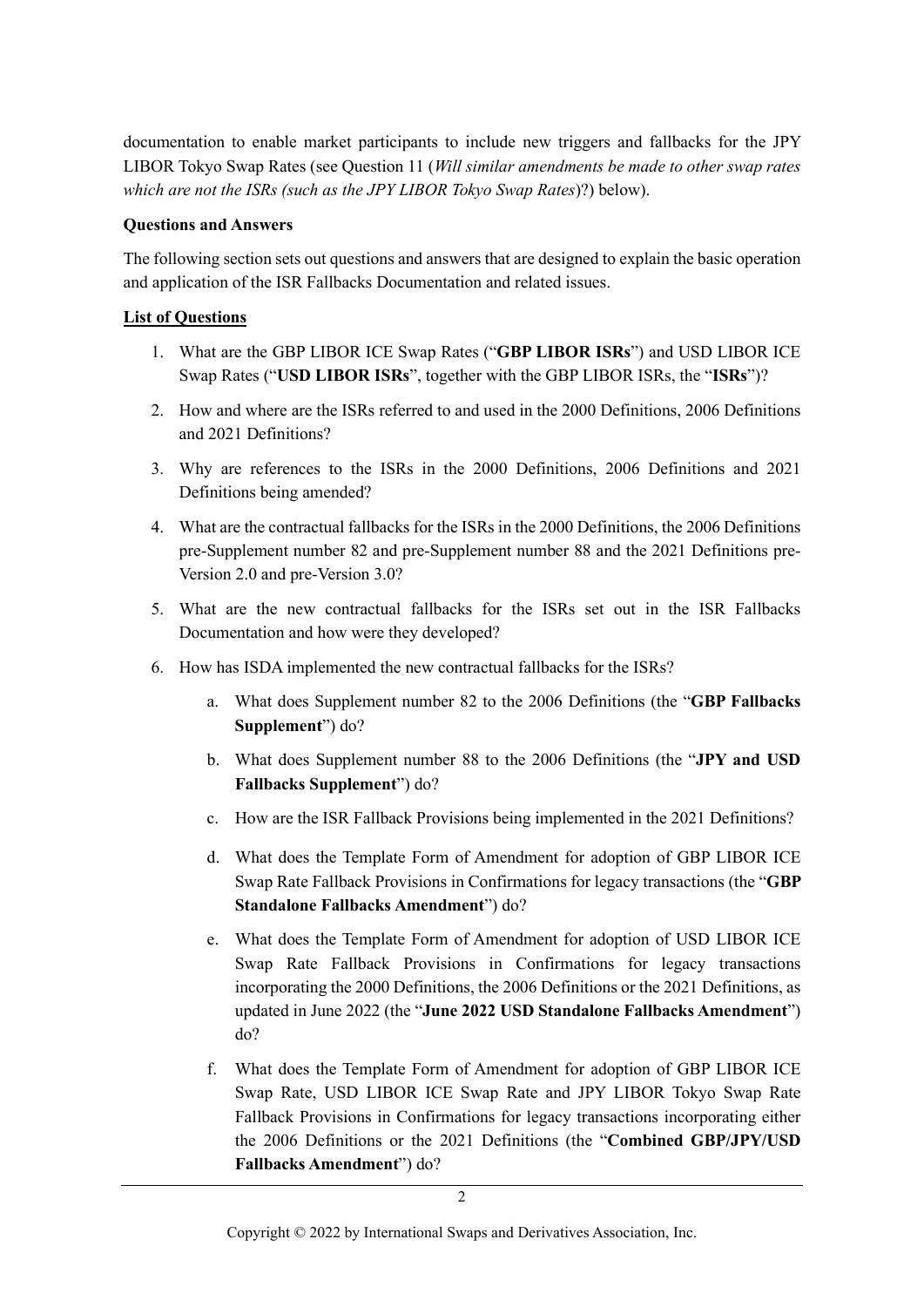- g. What documents are in scope of the GBP Fallbacks Supplement, the JPY and USD Fallbacks Supplement, the GBP Standalone Fallbacks Amendment, the June 2022 USD Standalone Fallbacks Amendment and the Combined GBP/JPY/USD Fallbacks Amendment?
- 7. When do the new contractual fallbacks for the GBP LIBOR ISRs apply?
- 8. When do the new contractual fallbacks for the USD LIBOR ISRs apply?
- 9. Annex B to the GBP Standalone Fallbacks Amendment and Annex D to the June 2022 USD Standalone Fallbacks Amendment contain language which is slightly different to the equivalent language included in the GBP Fallbacks Supplement and the JPY and USD Fallbacks Supplement. Why is this the case?
- 10. Why were fallbacks for the GBP LIBOR ISRs and the USD LIBOR ISRs implemented separately?
- 11. Were similar amendments made to other swap rates which are not the ISRs (such as the JPY LIBOR Tokyo Swap Rates)?
- 12. Why do the IBOR Fallbacks Supplement and the ISDA 2020 IBOR Fallbacks Protocol not include the new fallbacks for the ISRs?
- 13. Are novated transactions amended by the USD Standalone Fallbacks Amendments?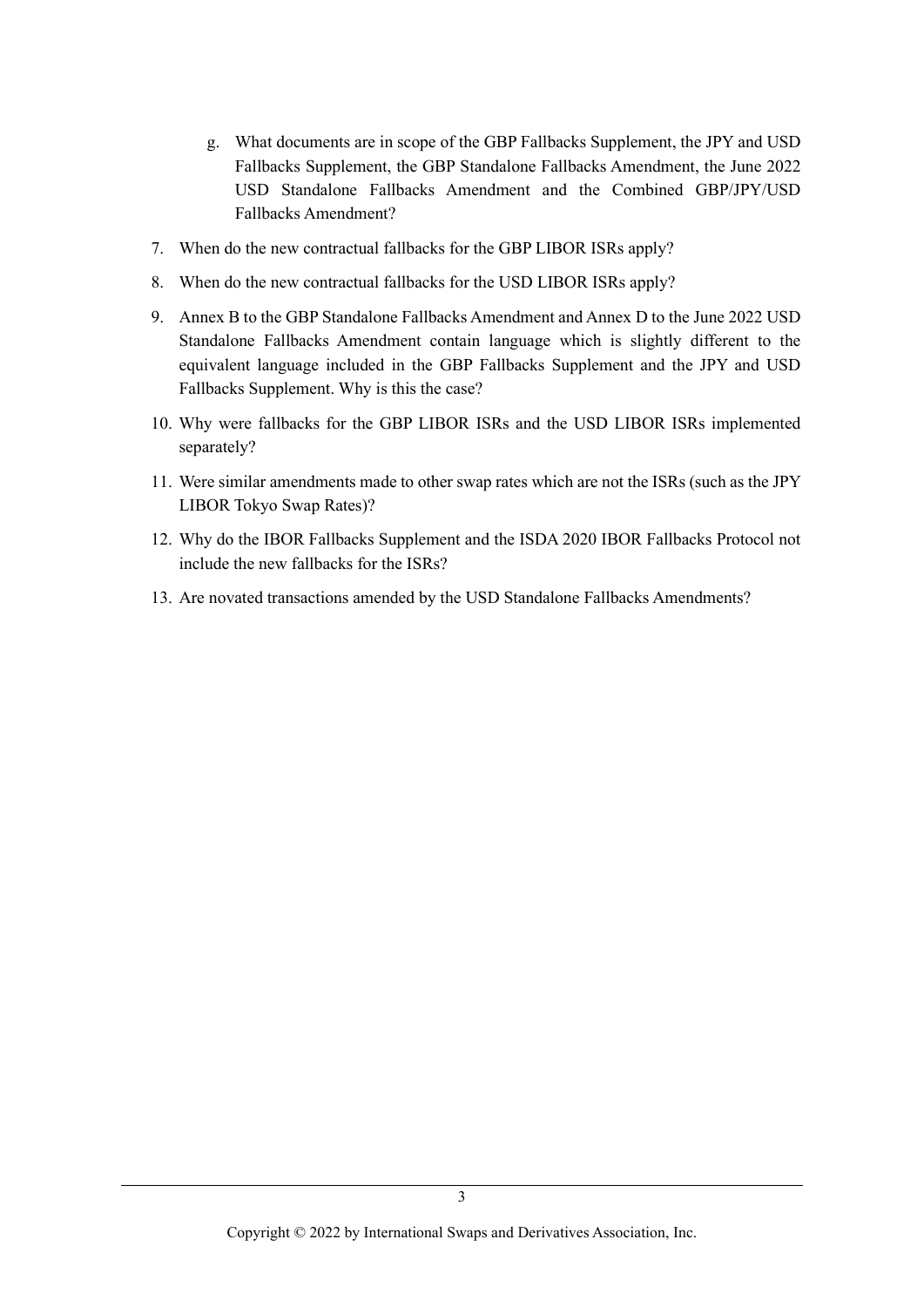#### **Questions and Answers**

# <span id="page-3-1"></span>**1. What are the GBP LIBOR ICE Swap Rates ("GBP LIBOR ISRs") and USD LIBOR ICE Swap Rates ("USD LIBOR ISRs", together with the GBP LIBOR ISRs, the "ISRs")?**

The ISRs are benchmarks published (or, in the case of the GBP LIBOR ISRs, which were published)[1](#page-3-0) by ICE Benchmark Administration Limited ("**IBA**") and that represent the midprice for the fixed leg of a fixed-for-floating swap transaction where the floating leg references a specified LIBOR rate, being 3-month or 6-month GBP LIBOR for the GBP LIBOR ISRs and 3-month USD LIBOR for the USD LIBOR ISRs, for certain tenors at a specified time of the day. IBA also publishes an ICE Swap Rate representing swap spreads (the applicable mid-price minus a corresponding specified government bond yield) but this version of the ICE Swap Rate is not referenced in ISDA's documentation and is therefore not covered by these FAQs.

The ISRs are (or, in the case of the GBP LIBOR ISRs, were) published using a waterfall methodology of inputs and are dependent on quotes for prices and volumes of interest rate swaps referencing the relevant GBP LIBOR or USD LIBOR tenor, as applicable. Further information about the ISRs is available on IBA's website [\(here\)](https://www.theice.com/iba/ice-swap-rate).

## <span id="page-3-2"></span>**2. How and where are the ISRs referred to and used in the 2000 ISDA Definitions, 2006 Definitions and 2021 Definitions?**

Section 7.1 of the Annex to the 2000 Definitions contains a 'Rate Option' for the USD LIBOR ISRs, Section 7.1 of the 2006 Definitions contains various 'Rate Options' for the ISRs, and the 2021 Definitions Floating Rate Matrix contains two Floating Rate Options for the ISRs, which are all primarily used as the floating rate in constant maturity swaps and CMS-linked derivatives. In the case of the 2000 Definitions and the 2006 Definitions, the names of the Rate Options reflect the former names of the ISRs before they were administered by IBA. The Rate Options/Floating Rate Options are as follows:

2000 Definitions:

USD-ISDA-Swap Rate.

2006 Definitions:

- (i) GBP-ISDA-Swap Rate;
- (ii) USD-ISDA-Swap Rate;
- (iii)USD-ISDA-Swap Rate-3:00;
- (iv) USD-ISDAFIX3-Swap Rate; and
- (v) USD-ISDAFIX3-Swap Rate-3:00.

2021 Definitions:

<span id="page-3-0"></span><sup>1</sup> IBA ceased publication of the GBP LIBOR ISRs immediately following the final publication on 31 December 2021.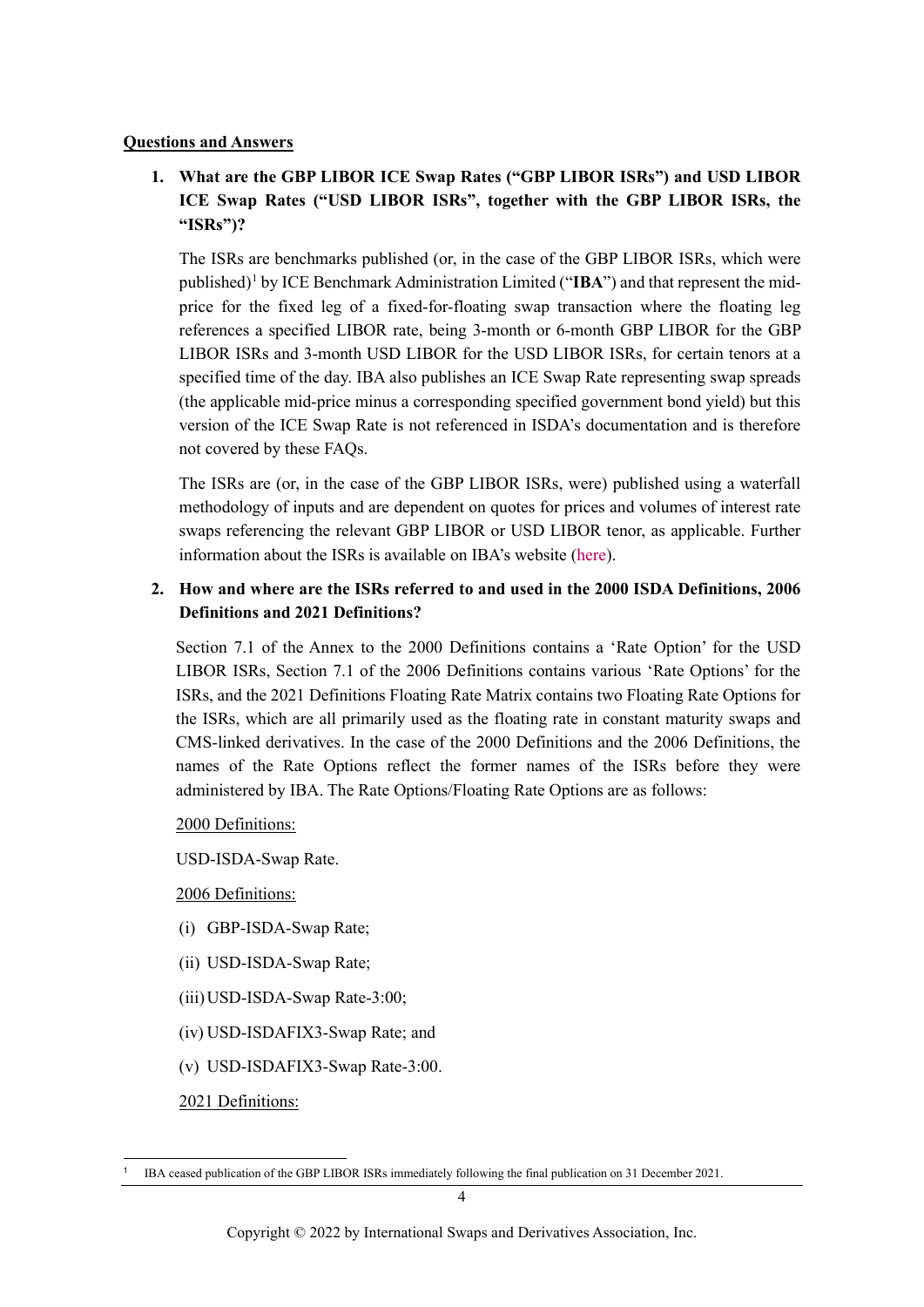- (i) GBP-ICE Swap Rate (together with GBP-ISDA Swap Rate, the "**GBP LIBOR ISR Rate Option**");
- (ii) USD-ICE Swap Rate-11:00; and
- (iii)USD-ICE Swap Rate-15:00 (together with the USD-ISDA-Swap Rate included in the 2000 Definitions, USD-ICE Swap Rate-11:00 and the 2006 Rate Options in (ii) to (v) above, the "**USD LIBOR ISR Rate Options**").

Sections 12 and 17 of the 2000 Definitions, Sections 13 and 18 of the 2006 Definitions and Section 17 of the 2021 Definitions also reference the ISRs (or the USD LIBOR ISRs only in respect of the 2000 Definitions) as the Settlement Rate for the purposes of (i) determining whether the buyer of a GBP or a USD swaption is in-the-money for the purposes of Automatic Exercise or Fallback Exercise and (ii) calculating the Cash Settlement Amount for cash settled GBP and USD swaptions (and swap transactions to which Optional Early Termination or Mandatory Early Termination applies) which use, in the 2000 Definitions, 2006 Definitions and 2021 Definitions, Par Yield Curve – Unadjusted or, in the 2000 Definitions and the 2006 Definitions only, Par-Yield Curve – Adjusted or Zero Coupon Yield - Adjusted, or, in the 2006 Definitions and the 2021 Definitions only, Collateralized Cash Price as the Cash Settlement Method (the "**Settlement Rate Provisions**").

### <span id="page-4-2"></span>**3. Why are references to the ISRs in the 2000 Definitions, 2006 Definitions and 2021 Definitions being amended?**

As explained in Question 1 (*[What are the GBP LIBOR ICE Swap Rates \("](#page-3-1)GBP LIBOR ISRs["\) and USD LIBOR ICE Swap Rates \("](#page-3-1)USD LIBOR ISRs", together with the GBP [LIBOR ISRs, the](#page-3-1) "ISRs")?*) above, availability for trading of 3-month and 6-month GBP LIBOR and 3-month USD LIBOR, as applicable, is required in order to ensure that the necessary input data for the relevant ISR is available. However, on March 5, 2021, the UK Financial Conduct Authority (the "**FCA**"), which regulates IBA as the administrator of LIBOR, announced that (i) immediately after December 31, 2021, the 3-month and 6-month GBP LIBOR settings, and (ii) immediately after June 30, 2023, the 3-month USD LIBOR setting, will no longer be representative of the underlying market and economic reality that such settings are intended to measure and that representativeness will not be restored. [2](#page-4-0) Consequently, following feedback from market participants on IBA's public consultation published in May 2021 (the "**IBA GBP LIBOR ISR Cessation Consultation**") (available [here\)](https://www.theice.com/publicdocs/ICE_Benchmark_Administration_Consults_on_Potential_Cessation__of_ICE_SWAP_Rate_based_on_GBP_LIBOR.pdf) and its announcement on August 4, 2021, IBA ceased the publication of the GBP LIBOR ISRs for all tenors immediately after publication on December 31, 2021 as IBA did not expect sufficient (or perhaps any) input data to be available based on eligible new interest rate swaps referencing GBP LIBOR settings from that time (the "**IBA GBP LIBOR ISR Cessation Announcement**"). [3](#page-4-1)

IBA has not yet consulted on any intention to cease publication of the USD LIBOR ISRs. However, the FCA's announcement will also have implications for the USD LIBOR ISRs

<span id="page-4-1"></span><span id="page-4-0"></span><sup>2</sup> <https://www.fca.org.uk/publication/documents/future-cessation-loss-representativeness-libor-benchmarks.pdf>

<sup>3</sup> [https://ir.theice.com/press/news-details/2021/ICE-Benchmark-Administration-Publishes-Feedback-Statement-on-the-](https://ir.theice.com/press/news-details/2021/ICE-Benchmark-Administration-Publishes-Feedback-Statement-on-the-Consultation-on-the-Potential-Cessation-of-ICE-Swap-Rate-based-on-GBP-LIBOR/default.aspx)[Consultation-on-the-Potential-Cessation-of-ICE-Swap-Rate-based-on-GBP-LIBOR/default.aspx](https://ir.theice.com/press/news-details/2021/ICE-Benchmark-Administration-Publishes-Feedback-Statement-on-the-Consultation-on-the-Potential-Cessation-of-ICE-Swap-Rate-based-on-GBP-LIBOR/default.aspx)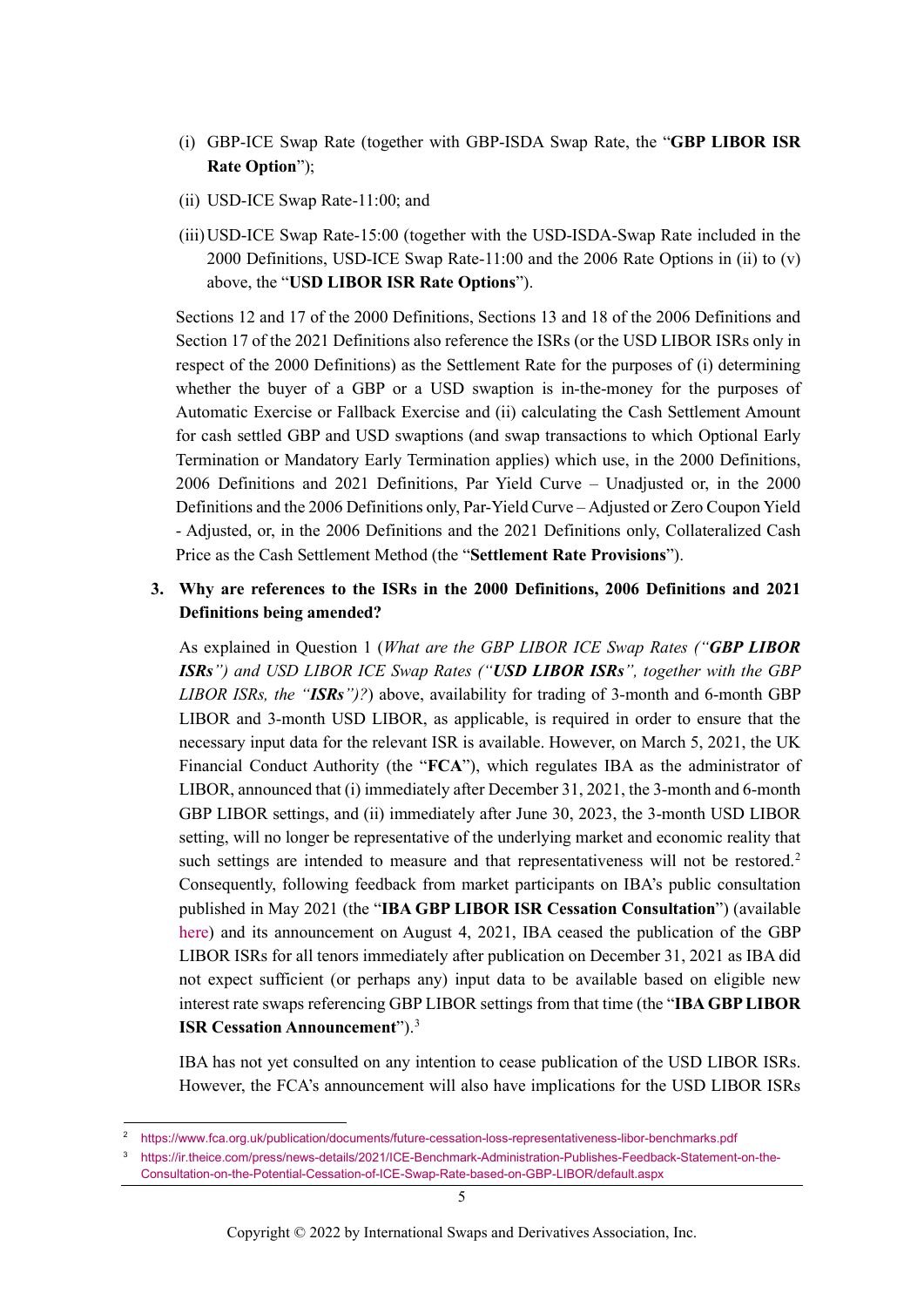and IBA indicated in the IBA GBP LIBOR ISR Cessation Announcement that it expects to consult on the potential cessation of the USD LIBOR ISRs in due course.

Therefore, now that IBA has ceased publication of the GBP LIBOR ISRs (and if, following consultation, IBA also ceases publication of the USD LIBOR ISRs), the applicable contractual fallbacks included in the 2000 Definitions (in respect of the USD LIBOR ISRs), 2006 Definitions and in Version 1.0 (in respect of the GBP LIBOR ISRs) and in Version 1.0 and 2.0 (in respect of the USD LIBOR ISRs) of the 2021 Definitions will apply. However, the 2000 Definitions (in respect of the USD LIBOR ISRs), pre-Supplement number 82 (in respect of the GBP LIBOR ISRs), pre-Supplement number 88 (in respect of the USD LIBOR ISRs), pre-Version 2.0 of the 2021 Definitions (in respect of the GBP LIBOR ISRs) and pre-Version 3.0 of the 2021 Definitions (in respect of the USD LIBOR ISRs) fallbacks are not expected to function effectively upon a permanent cessation of the ISRs. See Question 4 (*[What are the contractual fallbacks for the ISRs in the 2000 Definitions, the 2006 Definitions](#page-5-0)  [pre-Supplement number 82 and pre-Supplement number 88](#page-5-0) and the 2021 Definitions pre-[Version 2.0 and pre-Version 3.0?](#page-5-0)*) below for further information.

## <span id="page-5-0"></span>**4. What are the contractual fallbacks for the ISRs in the 2000 Definitions, the 2006 Definitions pre-Supplement number 82 and pre-Supplement number 88 and the 2021 Definitions pre-Version 2.0 and pre-Version 3.0?**

Prior to publication of the GBP Fallbacks Supplement (in respect of the GBP LIBOR ISRs) and the JPY and USD Fallbacks Supplement (in respect of the USD LIBOR ISRs), the contractual fallbacks that would apply under the 2000 Definitions and the 2006 Definitions for the ISRs and in Version 1.0 of the 2021 Definitions (in respect of the GBP LIBOR ISRs) and in Versions 1.0 and 2.0 of the 2021 Definitions (in respect of the USD LIBOR ISRs) depend on whether the ISRs are referenced as part of the Floating Rate Option or as the Settlement Rate. Upon a temporary or permanent cessation of the relevant ISR, the fallbacks set out in:

- (i) the GBP LIBOR ISR Rate Option require the Calculation Agent to determine the rate;
- (ii) the USD LIBOR ISR Rate Options require quotations from Reference Banks (with no further fallbacks); and
- (iii)the fallbacks set out in the Settlement Rate Provisions require quotations from Cash Settlement Reference Banks (Settlement Rate Reference Banks in the 2021 Definitions) and, if fewer than three quotations are provided, the Calculation Agent to determine the rate. [4](#page-5-1)

These fallbacks will apply to transactions which incorporate the 2000 Definitions, the 2006 Definitions and that were entered into before publication of the GBP Fallbacks Supplement (in respect of the GBP LIBOR ISRs) or the JPY and USD Fallbacks Supplement (in respect of the USD LIBOR ISRs) or which incorporate Version 1.0 of the 2021 Definitions (in respect of the GBP LIBOR ISRs) or Versions 1.0 or 2.0 of the 2021 Definitions (in respect

<span id="page-5-1"></span>Version 1.0 of the 2021 Definitions applies the Generic Fallback Provisions to a permanent cessation/nonrepresentativeness of the Settlement Rate.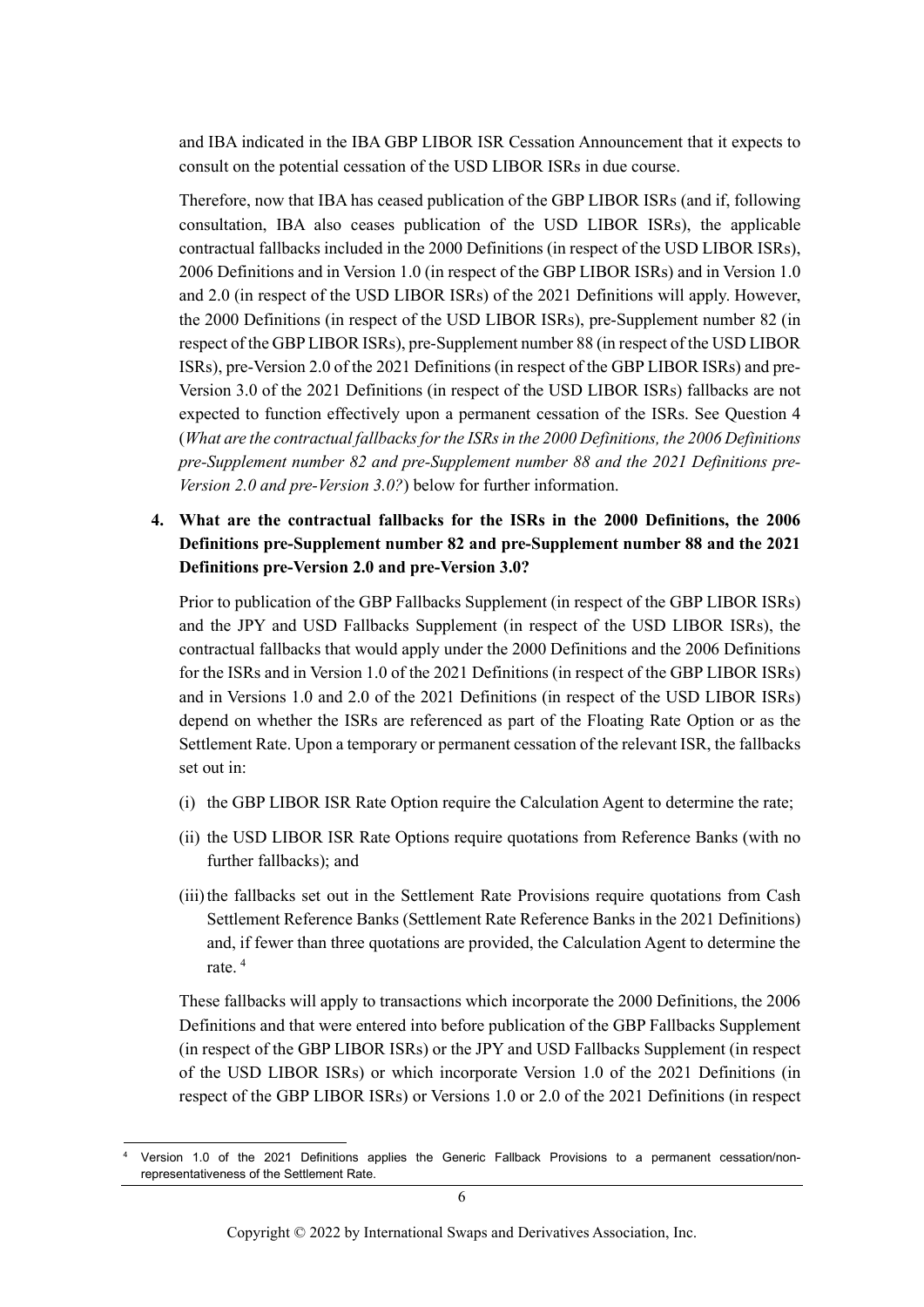of the USD LIBOR ISRs) (unless those transactions are subsequently amended either (in respect of a transaction that incorporates the 2006 Definitions) to incorporate the terms of the GBP Fallbacks Supplement (in respect of the GBP LIBOR ISRs) or the terms of the JPY and USD Fallbacks Supplement (in respect of the USD LIBOR ISRs), or (in respect of a transaction that incorporates the 2021 Definitions), to incorporate the amendments made in respect of the GBP LIBOR ISRs in Version 2.0 or later of the 2021 Definitions or to incorporate the amendments made in respect of the USD LIBOR ISRs in Version 3.0 or later of the 2021 Definitions, as further explained in Question 6 (*[How has ISDA implemented the](#page-8-0)  [new contractual fallbacks for the ISRs?](#page-8-0)*) below).

### <span id="page-6-1"></span>**5. What are the new contractual fallbacks for the ISRs set out in the ISR Fallbacks Documentation and how were they developed?**

#### *New fallbacks for GBP LIBOR ISRs*

The ISR Fallbacks Documentation sets out new contractual fallbacks for the GBP LIBOR ISRs (the "**GBP Fallback Provisions**") that will apply following a GBP LIBOR Index Cessation Effective Date with respect to the applicable GBP LIBOR tenor (i.e. the tenor that is used in transactions and other data points used to calculate the GBP LIBOR ISR). A GBP LIBOR Index Cessation Effective Date with respect to 3-month and 6-month GBP LIBOR occurred on the first London Banking Day on or after January 1, 2022. These new fallbacks are based on the fallback rate suggested by the Non-Linear Task Force (the "**NLTF**") of the Working Group on Sterling Risk-Free Reference Rates (the "**Sterling RFR WG**") (as further explained below).

The new fallbacks for the GBP LIBOR ISR are to the 'Published GBP ISR Fallback Rate', which is calculated using the formula suggested by the NLTF of the Sterling RFR WG in a paper published in February 2021.<sup>[5](#page-6-0)</sup> This formula uses the following input data:

- (i) the GBP SONIA ICE Swap Rate (the "**SONIA ISR**") for the relevant tenor;
- (ii) the fixed spread adjustment published by Bloomberg relating to GBP LIBOR in the applicable tenor, based on the median of the differences between GBP LIBOR in the relevant tenor and SONIA compounded over each corresponding period over a static five-year period; and
- (iii) certain convexity adjustments to compensate for the varying payment frequencies between the fixed and floating legs of the SONIA ISR and the GBP LIBOR ISR.

A Published GBP ISR Fallback Rate will only exist if an administrator publishes such a rate. The Published GBP ISR Fallback Rate is currently published by IBA.

If there is no Published GBP ISR Fallback Rate, there is a further fallback to the 'Calculated GBP ISR Fallback Rate'. This requires the Calculation Agent to calculate the relevant rate in accordance with a formula set out in the ISR Fallbacks Documentation, which is the same formula suggested by the NLTF of the Sterling RFR WG.

<span id="page-6-0"></span><sup>5</sup> [https://www.bankofengland.co.uk/-/media/boe/files/markets/benchmarks/rfr/supporting-transition-in-sterling-non-linear](https://www.bankofengland.co.uk/-/media/boe/files/markets/benchmarks/rfr/supporting-transition-in-sterling-non-linear-derivatives-referencing-gbp-libor-ice-swap-rate.pdf)[derivatives-referencing-gbp-libor-ice-swap-rate.pdf.](https://www.bankofengland.co.uk/-/media/boe/files/markets/benchmarks/rfr/supporting-transition-in-sterling-non-linear-derivatives-referencing-gbp-libor-ice-swap-rate.pdf)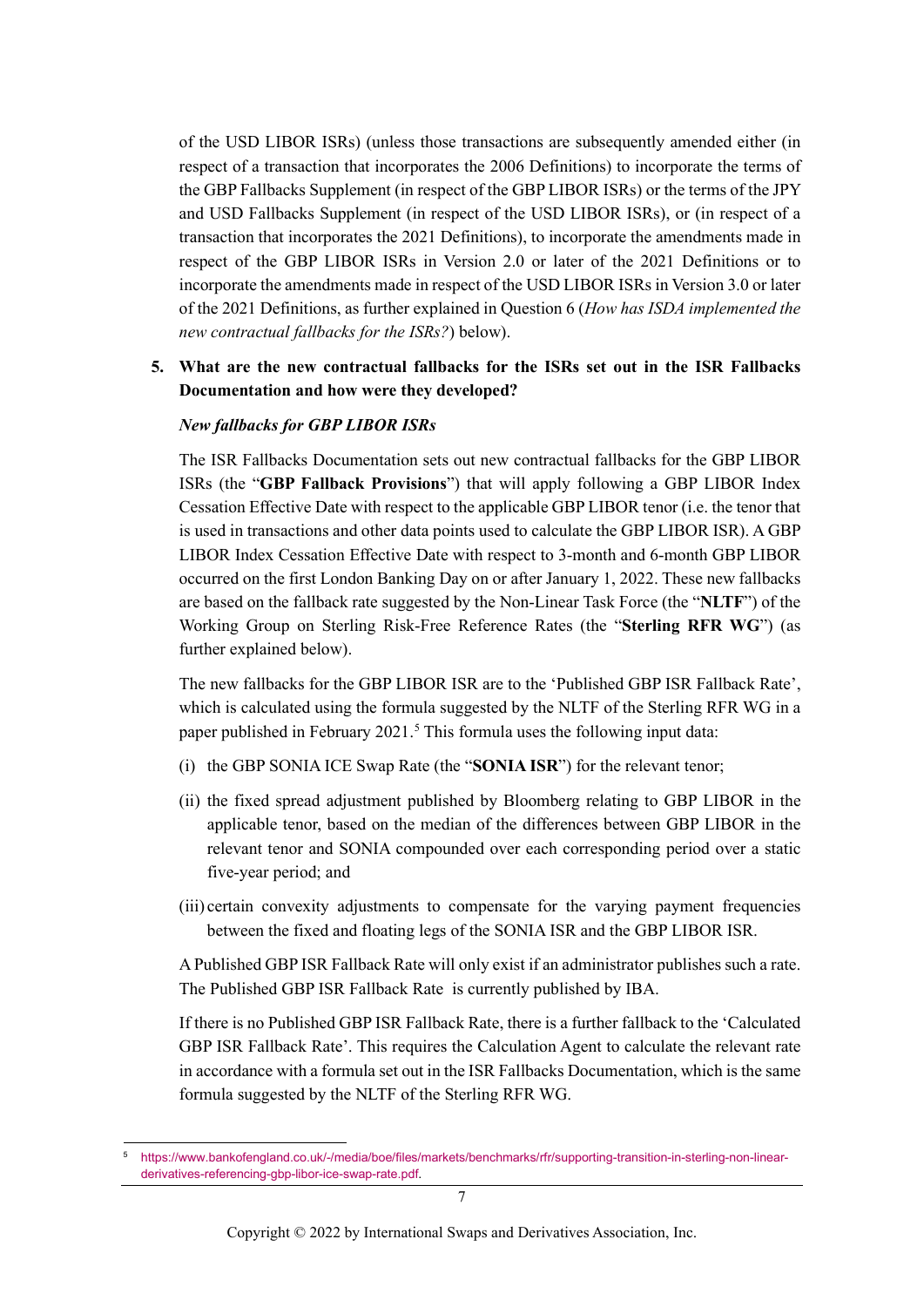The methodology for the GBP LIBOR ISR fallback rate suggested by the NLTF and incorporated into the ISR Fallbacks Documentation is specifically intended for use after the cessation or non-representativeness of the relevant tenor of GBP LIBOR, as set out in the NLTF's paper.

#### *New fallbacks for USD LIBOR ISRs*

The new fallbacks for the USD LIBOR ISR (the "**USD LIBOR ISR Fallback Provisions**" and, together with the GBP LIBOR ISR Fallback Provisions, the "**ISR Fallback Provisions**") are to the 'Published USD ISR Fallback Rate', which is calculated using the formula proposed by the Alternative Reference Rates Committee ("**ARRC**") in its White Paper published in March 2021.<sup>[6](#page-7-0)</sup> This formula uses the following input data:

- (i) the USD SOFR ICE Swap Rate (the "**SOFR ISR**") for the relevant tenor;
- (ii) the fixed spread adjustment published by Bloomberg relating to USD LIBOR in the applicable tenor, based on the median of the differences between USD LIBOR in the relevant tenor and SOFR compounded over each corresponding period over a static fiveyear period; and
- (iii) certain convexity adjustments to compensate for the varying payment frequencies between the fixed and floating legs of the USD LIBOR ISRs and the SOFR ISR.

A Published USD ISR Fallback Rate will only exist if an administrator publishes such a rate.[7](#page-7-1)

If there is no Published USD ISR Fallback Rate, there is a further fallback to the 'Calculated USD ISR Fallback Rate'. This requires the Calculation Agent to calculate the relevant rate in accordance with a formula set out in the ISR Fallbacks Documentation, which is the same formula suggested by the ARRC.

As with the GBP LIBOR ISRs, the new fallbacks for the USD LIBOR ISRs are only intended to apply after the cessation or non-representativeness of the relevant tenor of USD LIBOR. If the USD LIBOR ISR is unavailable before the cessation or nonrepresentativeness of the relevant tenor of USD LIBOR, the existing fallbacks for the USD LIBOR ISR (explained in Question 4 (*What are the contractual fallbacks for the ISRs in the 2000 Definitions, the 2006 Definitions pre-Supplement number 82 and pre-Supplement number 88 and the 2021 Definitions pre-Version 2.0 and pre-Version 3.0?*) above) will continue to apply.

#### *ISDA consultation on new fallbacks*

Before publishing the ISR Fallbacks Documentation, ISDA commissioned the Brattle Group to independently review the papers published by the NLTF and ARRC and also ran a consultation to seek feedback from market participants on ISDA's proposal to implement

<span id="page-7-0"></span><sup>6</sup> [arrc-white-paper-on-suggested-fallback-formula-for-the-usd-libor-ice-swap-rate \(newyorkfed.org\).](https://www.newyorkfed.org/medialibrary/Microsites/arrc/files/2021/arrc-white-paper-on-suggested-fallback-formula-for-the-usd-libor-ice-swap-rate)

<span id="page-7-1"></span><sup>7</sup> IBA has started to publish the indicative USD SOFR Spread-Adjusted ICE Swap Rate 'Beta' Settings and IBA states on its website that the settings will be determined in line with the methodology proposed by the ARRC. See IBA's website for further information[: https://www.theice.com/iba/ice-swap-rate.](https://www.theice.com/iba/ice-swap-rate)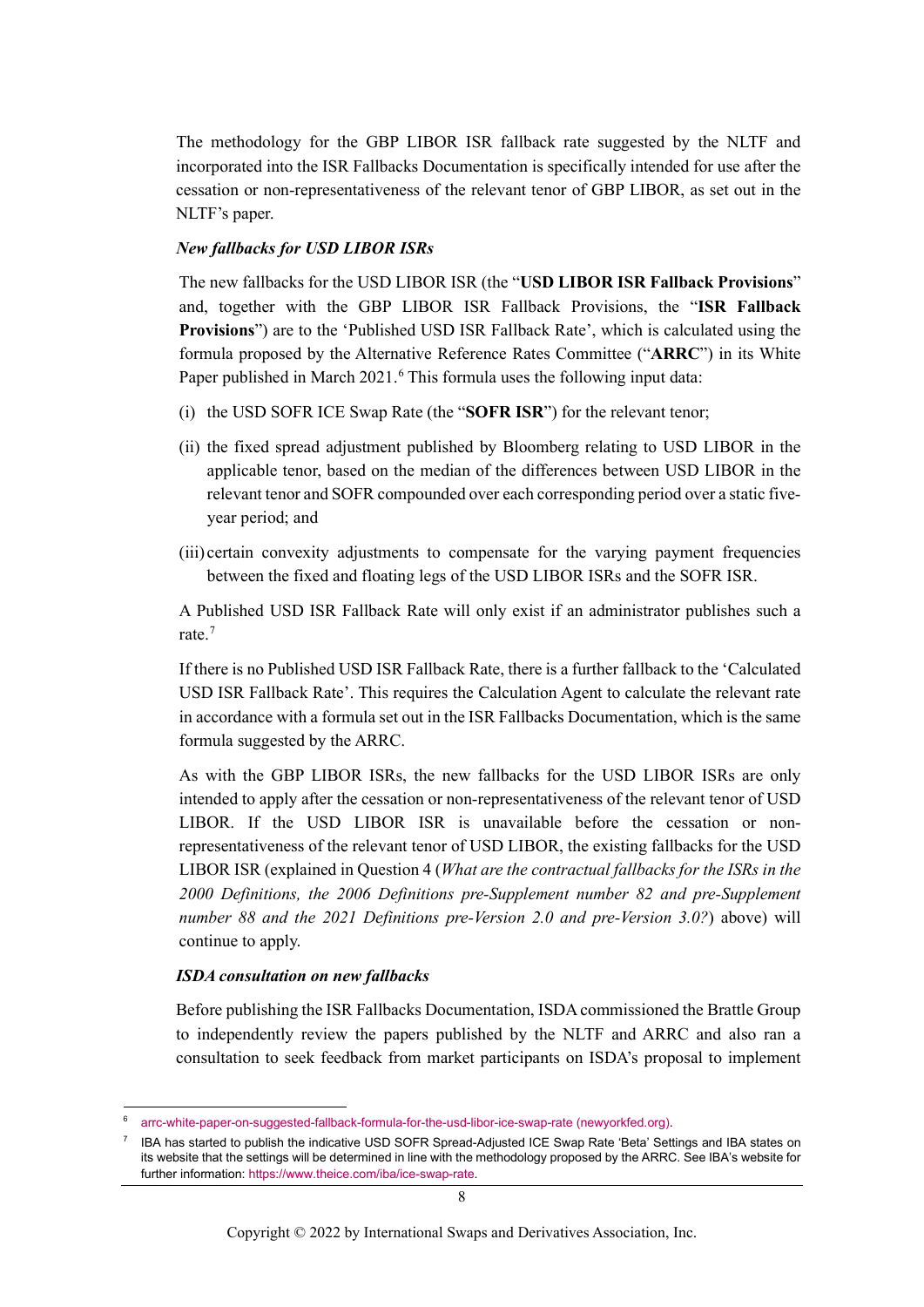new fallbacks for the ISRs based on the fallback formulae and triggers suggested by the NLTF and the ARRC.

The Brattle Group has confirmed that the adjustments proposed in the papers are necessary for applying additional precision to the fallback calculation in order to account for differences in day count conventions and payment frequency between the LIBOR-based ISRs and the SONIA-based and SOFR-based ISRs. The Brattle Group has also confirmed that the adjustments do not appear to result in economic changes other than those necessary for applying additional precision to the spread adjustments to be included in those fallbacks and making those spread adjustments consistent with the framework for the fallbacks in the IBOR Fallbacks Supplement. However, market participants should form their own views regarding the proposed adjustments. The Brattle Group's report is availabl[e here.](https://www.isda.org/a/v4TgE/Brattle-Report-on-ISR-Consultation.pdf)

ISDA published a consultation on fallbacks for the ISRs in June 2021. The consultation can be found [here.](https://www.isda.org/a/TzDgE/Consultation-on-GBP-and-USD-ISR-Fallbacks-Final.pdf) The consultation included links to drafts of the proposed amendments to Section 7, Section 13 and Section 18 of the 2006 Definitions and asked market participants if they agreed with the ISR fallback provisions set out in those draft amendments. The consultation also set out criteria which needed to be satisfied in order for the proposed amendments to be made by way of a Supplement to the 2006 Definitions for new transactions. ISDA published the [results of the consultation](https://www.isda.org/a/N0MgE/ISDA-Announces-Results-for-ICE-Swap-Rate-Fallbacks-Consultation.pdf) on July 23, 2021. The results of the consultation indicated that a significant majority of respondents agreed with the fallback provisions set out in the draft amendments attached to the consultation. It was also confirmed that respondents to the consultation satisfied the criteria specified in the consultation for ISDA to publish a Supplement to the 2006 Definitions to incorporate the new fallbacks in new transactions, as well as template language that counterparties could use to negotiate bilateral amendments for incorporation of the amended terms in legacy derivative contracts. See Question 6 (*[How has ISDA implemented the new contractual fallbacks for the ISRs?](#page-8-0)*) below regarding implementation of the new fallbacks.

#### <span id="page-8-0"></span>**6. How has ISDA implemented the new contractual fallbacks for the ISRs?**

In order to incorporate the new contractual fallbacks for ISRs, ISDA has published the ISR Fallbacks Documentation, which enables parties to include new contractual fallbacks for the ISRs in certain of their ISDA documentation. The ISR Fallbacks Documentation is comprised of Supplement number 82 to the 2006 Definitions (the "**GBP Fallbacks Supplement**"), Supplement number 88 to the 2006 Definitions (the "**JPY and USD Fallbacks Supplement**"), the Template Form of Amendment for adoption of GBP LIBOR ICE Swap Rate Fallback Provisions in Confirmations for legacy transactions incorporating the 2006 Definitions (the "**GBP Standalone Fallbacks Amendment**"), the Template Form of Amendment for adoption of USD LIBOR ICE Swap Rate Fallback Provisions in Confirmations for legacy transactions incorporating the 2000 Definitions, the 2006 Definitions or the 2021 Definitions, as updated in June 2022 (the "**June 2022 USD Standalone Fallbacks Amendment**") and the Template Form of Amendment for adoption of GBP LIBOR ICE Swap Rate, USD LIBOR ICE Swap Rate and JPY LIBOR Tokyo Swap Rate Fallback Provisions in Confirmations for legacy transactions incorporating either the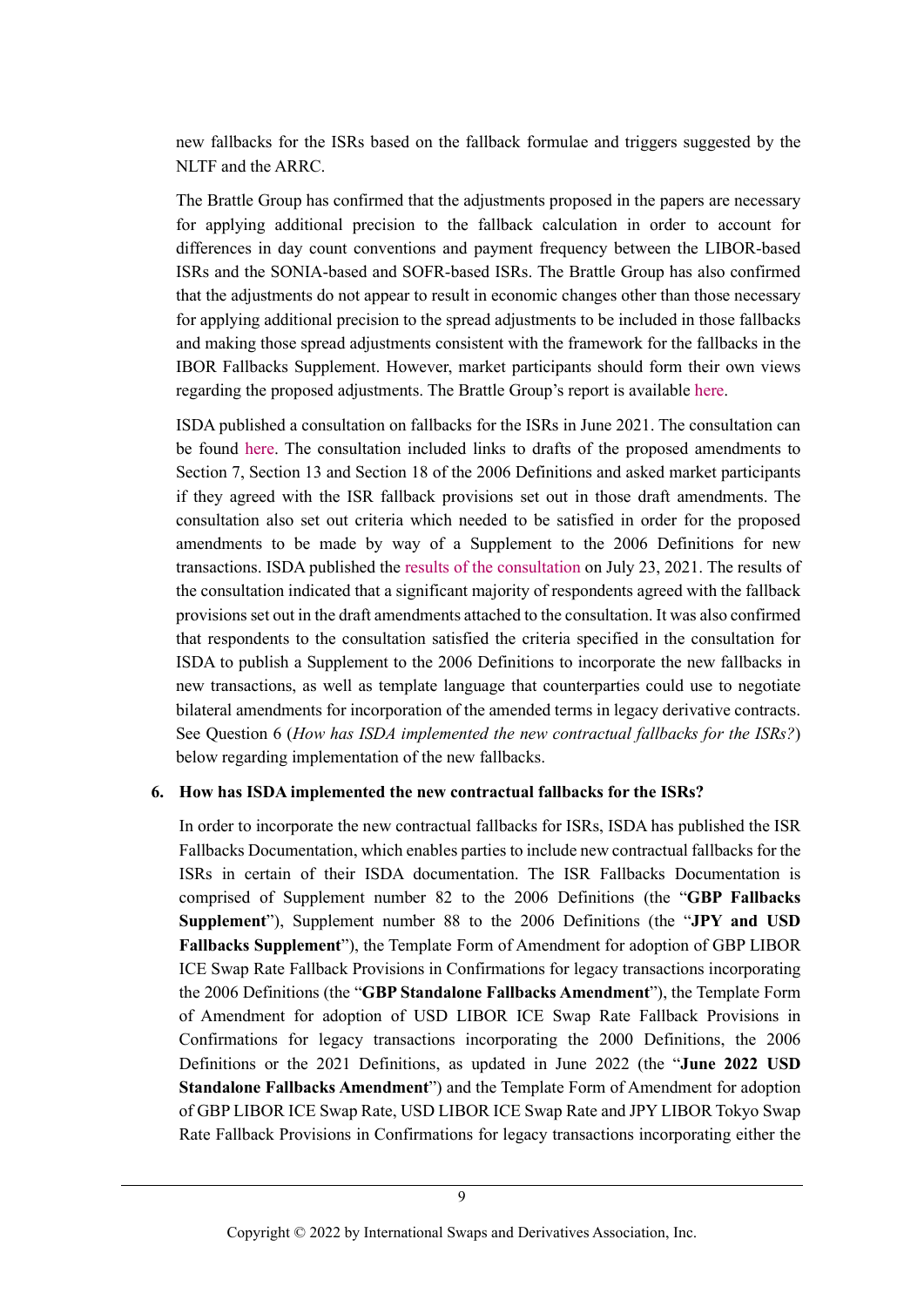2006 Definitions or the 2021 Definitions (the "**Combined GBP/JPY/USD Fallbacks Amendment**").

## **(a) What does Supplement number 82 to the 2006 Definitions (the "GBP Fallbacks Supplement") do?**

The GBP Fallbacks Supplement enables parties to derivative contracts which incorporate the 2006 Definitions and are entered into on or after August 6, 2021 to include new triggers and fallbacks for the GBP LIBOR ISRs. This happens automatically without the need for any further action to be taken by the parties because the GBP Fallbacks Supplement forms part of the 2006 Definitions which are incorporated into the Confirmation. The GBP Fallbacks Supplement does so by updating (i) the GBP LIBOR ISR Rate Option listed in Question 2 (*[How and where are the ISRs referred to and used in the 2000 ISDA Definitions,](#page-3-2)  [2006 Definitions and 2021 Definitions?](#page-3-2)*) above in Section 7.1 of the 2006 Definitions and (ii) the relevant settlement rate provisions in Sections 13.9 and 18.2(f) and related Sections of the 2006 Definitions, in each case to incorporate the fallbacks for the GBP LIBOR ISRs as set out in Question 5 (*What [are the new contractual fallbacks for the ISRs set out in the](#page-6-1)  [ISR Fallbacks Documentation and how were they developed?](#page-6-1)*) above.

## **(b) What does Supplement number 88 to the 2006 Definitions (the "JPY and USD Fallbacks Supplement") do?**

The JPY and USD Fallbacks Supplement enables parties to derivative contracts that incorporate the 2006 Definitions and are entered into on or after November 10, 2021 to include new triggers and fallbacks for the USD LIBOR ISRs. This happens automatically without the need for any further action to be taken by the parties because the JPY and USD Fallbacks Supplement forms part of the 2006 Definitions which are incorporated into the Confirmation. The JPY and USD Fallbacks Supplement does so by updating (i) the USD LIBOR ISR Rate Options listed in Question 2 (*[How and where are the ISRs referred to and](#page-3-2)  [used in the 2000 ISDA Definitions, 2006 Definitions and 2021 Definitions?](#page-3-2)*) above in Section 7.1 of the 2006 Definitions and (ii) the relevant Settlement Rate Provisions in Sections 13.9, 18.2(f) and related Sections of the 2006 Definitions, in each case to incorporate the fallbacks for the USD LIBOR ISRs as set out in Question 5 (*[What are the](#page-6-1)  [new contractual fallbacks for the ISRs set out in the ISR Fallbacks Documentation and how](#page-6-1)  [were they developed?](#page-6-1)*) above.

#### **(c) How are the ISR Fallback Provisions being implemented in the 2021 Definitions?**

The GBP LIBOR ISR Fallback Provisions have been implemented in Version 2.0 of the 2021 Definitions and are substantively the same as the fallback provisions included in the GBP Fallbacks Supplement. Version 2.0 of the 2021 Definitions was published on September 30, 2021 and will apply to all Transactions entered into on or after that date which incorporate the 2021 Definitions. The USD LIBOR ISR Fallbacks Provisions have been implemented in Version 3.0 of the 2021 Definitions and are substantively the same as the fallback provisions included in the JPY and USD Fallbacks Supplement. Version 3.0 of the 2021 Definitions was published on November 10, 2021 and will apply to all Transactions entered into on or after that date which incorporate the 2021 Definitions.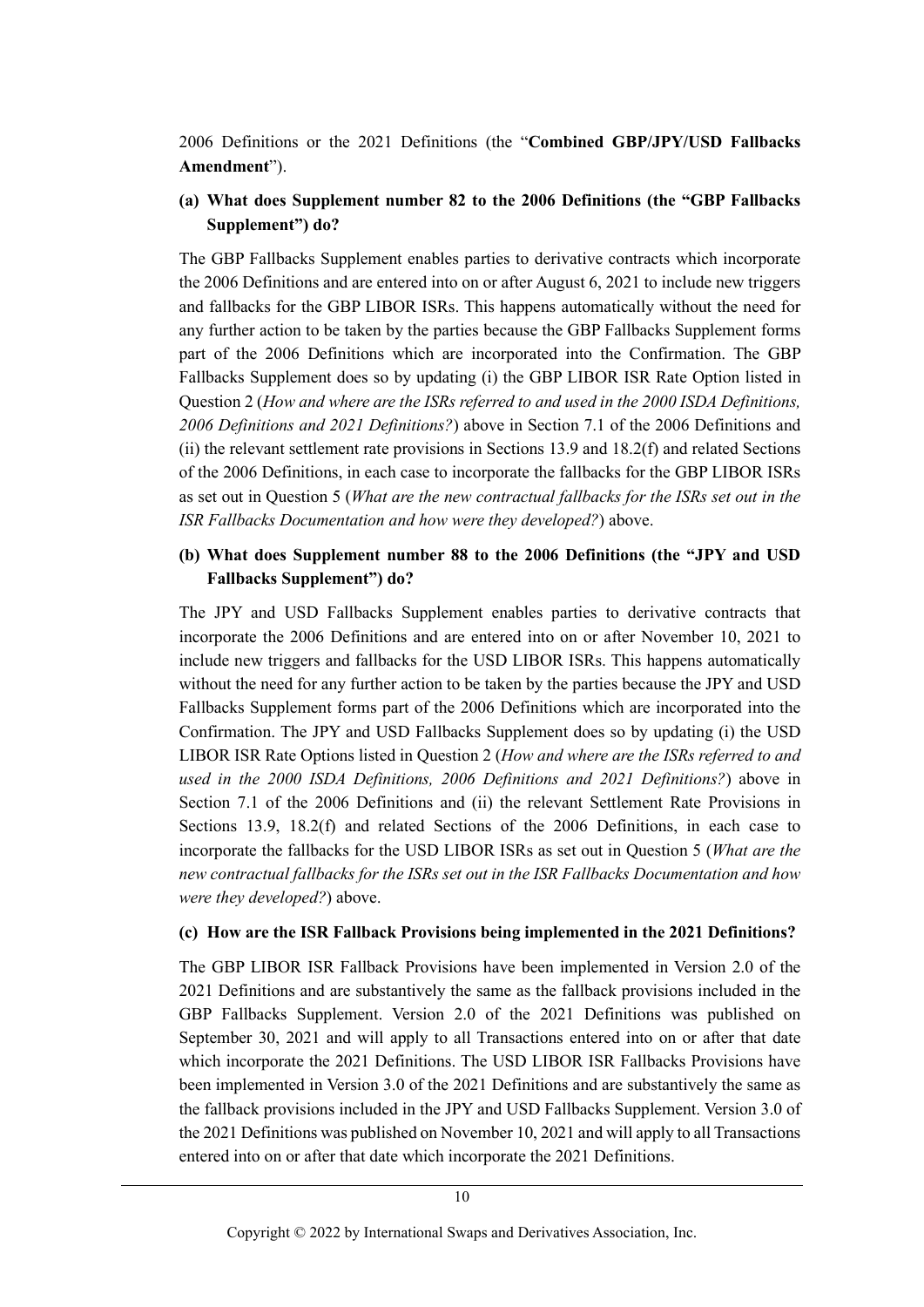In the 2021 Definitions, the Settlement Rate Provisions are all housed in Section 17 and so only this section has been updated in Version 2.0 (in respect of the GBP LIBOR ISRs) and Version 3.0 (in respect of the USD LIBOR ISRs), as opposed to two sections relating to the Settlement Rate (Sections 13.9 and 18.2(f)) in the 2006 Definitions. The new fallbacks for the GBP LIBOR ISR Rate Option and the USD LIBOR ISR Rate Option are set out in the Floating Rate Matrix with the substantive operative language referenced by the Floating Rate Matrix being found in Section 9.

## **(d) What does the Template Form of Amendment for adoption of GBP LIBOR ICE Swap Rate Fallback Provisions in Confirmations for legacy transactions (the "GBP Standalone Fallbacks Amendment") do?**

The GBP Standalone Fallbacks Amendment enables parties to bilaterally include new triggers and fallbacks for the GBP LIBOR ISR in certain of their legacy Swap Transactions that were entered into before August 6, 2021. See Question 5 (*[What are the new contractual](#page-6-1)  [fallbacks for the ISRs set out in the ISR Fallbacks Documentation and how were they](#page-6-1)  [developed?](#page-6-1)*) above for more information on the new fallbacks. See also Question 9 (*[Annex](#page-13-0)  [B to the GBP Standalone Fallbacks Amendment and Annex D to the June 2022 USD](#page-13-0)  [Standalone Fallbacks Amendment contain language which is slightly different to the](#page-13-0)  [equivalent language included in the GBP Fallbacks Supplement and the JPY and USD](#page-13-0)  [Fallbacks Supplement. Why is this the case?](#page-13-0)*) below for further information on the amendments to the settlement rate provisions for legacy Swap Transactions.

# **(e) What does the Template Form of Amendment for adoption of USD LIBOR ICE Swap Rate Fallback Provisions in Confirmations for legacy transactions incorporating the 2000 Definitions, the 2006 Definitions or the 2021 Definitions (the "June 2022 USD Standalone Fallbacks Amendment") do?**

The June 2022 USD Standalone Fallbacks Amendment enables parties to bilaterally include new triggers and fallbacks for the USD LIBOR ISRs in certain of their legacy Swap Transactions (i) that incorporate the 2021 Definitions or the 2006 Definitions and were entered into before November 10, 2021, and (ii) that incorporate the 2000 Definitions and were entered into at any time.

In respect of transactions incorporating the 2000 Definitions, the June 2022 USD Standalone Fallbacks Amendment (1) updates the 'USD-ISDA-Swap Rate' Rate Option to the version set out in Supplement 88 to the 2006 Definitions which incorporates the new triggers and fallbacks for the USD LIBOR ISR, with changes as necessary to reflect the other provisions of the 2000 Definitions, and (2) updates the Settlement Rate provisions in Sections 12 and 17 of the 2000 Definitions to reflect substantively the new triggers and fallbacks set out for the Settlement Rate provisions in Supplement 88 to the 2006 Definitions, adapted to reflect the original Settlement Rate provisions in the 2000 Definitions.

See Question 5 (*[What are the new contractual fallbacks for the ISRs set out in the ISR](#page-6-1)  [Fallbacks Documentation and how were they developed?](#page-6-1)*) above for more information on the new fallbacks. See also Question 9 (*[Annex B to the GBP Standalone Fallbacks](#page-13-0)  [Amendment and Annex D to the June 2022 USD Standalone Fallbacks Amendment contain](#page-13-0)*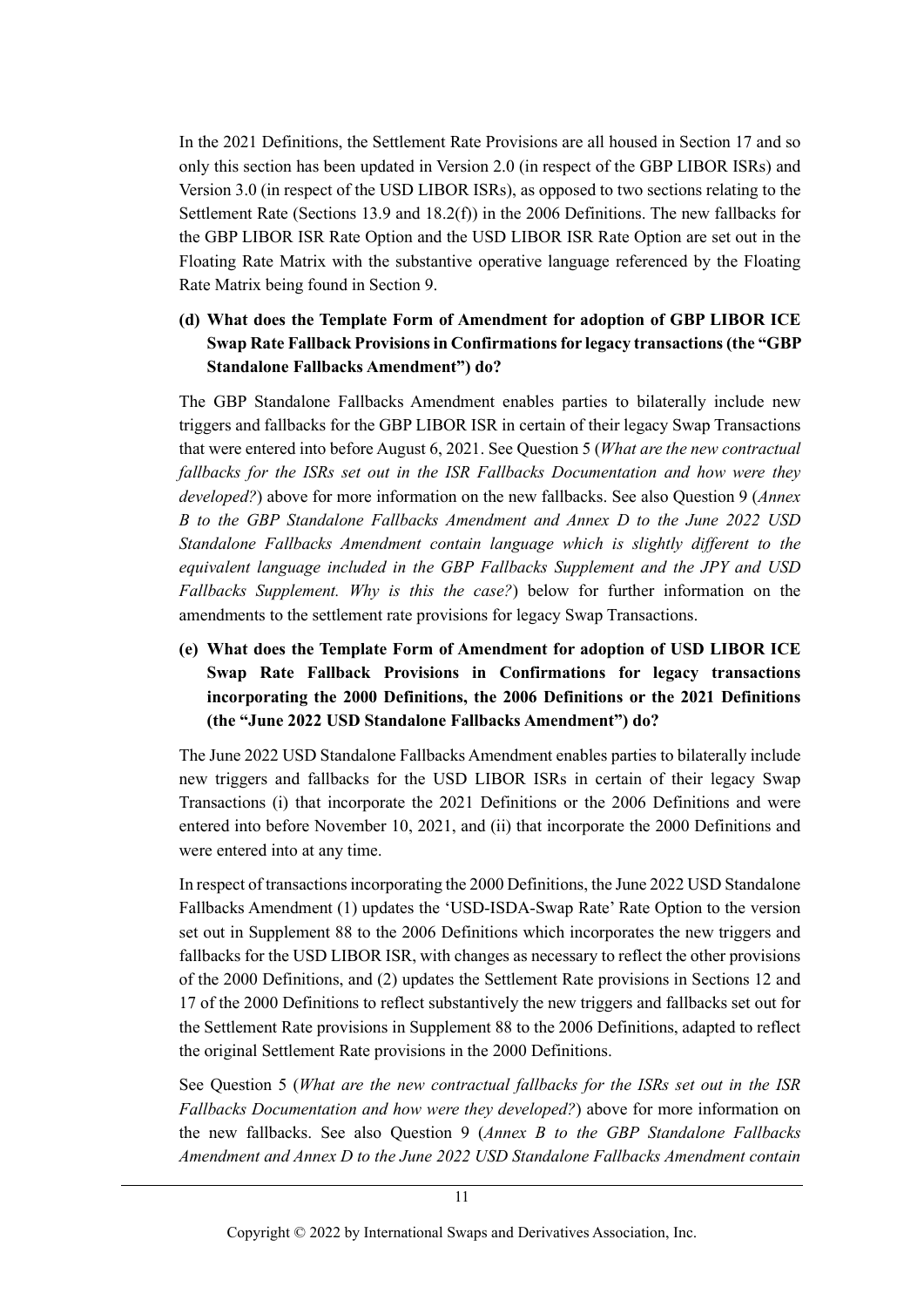*[language which is slightly different to the equivalent language included in the GBP](#page-13-0)  [Fallbacks Supplement and the JPY and USD Fallbacks Supplement. Why is this the case?](#page-13-0)*) below for further information on the amendments to the settlement rate provisions for legacy Swap Transactions.

**(f) What does the Template Form of Amendment for adoption of GBP LIBOR ICE Swap Rate, USD LIBOR ICE Swap Rate and JPY LIBOR Tokyo Swap Rate Fallback Provisions in Confirmations for legacy transactions incorporating either the 2006 Definitions or the 2021 Definitions (the "Combined GBP/USD/JPY Fallbacks Amendment") do?**

The Combined GBP/USD/JPY Fallbacks Amendment also enables parties to bilaterally include new triggers and fallbacks for the ISRs in certain of their legacy Transactions that were entered into before August 6, 2021 in respect of GBP LIBOR ISR Transactions and before November 10, 2021 in respect of USD LIBOR ISR Transactions. The Combined GBP/USD/JPY Fallbacks Amendment also allows parties to bilaterally include new triggers and fallbacks for the JPY LIBOR Tokyo Swap Rates in certain of their legacy Transactions that were entered into before November 10, 2021. For further information on the new triggers and fallbacks for the JPY LIBOR Toyko Swap Rates published by ISDA, see the FAQs on 'Fallbacks for JPY LIBOR Tokyo Swap Rate' published by ISD[A here.](https://www.isda.org/a/LwngE/JPY-Swap-Rate-FAQs-Publication-Version.pdf)

(g) **What documents are in scope of the GBP Fallbacks Supplement, the JPY and USD Fallbacks Supplement, the GBP Standalone Fallbacks Amendment, the June 2022 USD Standalone Fallbacks Amendment and the Combined GBP/JPY/USD Fallbacks Amendment?**

All new derivative contracts that:

- (i) incorporate the 2006 Definitions and are entered into on or after the date of publication of the GBP Fallbacks Supplement, August 6, 2021, will incorporate the 2006 Definitions as amended and supplemented by the GBP Fallbacks Supplement;
- (ii) incorporate the 2006 Definitions and are entered into on or after the date of publication of the JPY and USD Fallbacks Supplement, November 10, 2021, will incorporate the 2006 Definitions as amended and supplemented by the JPY and USD Fallbacks Supplement;
- (iii)incorporate the 2021 Definitions and are entered into on or after the date of publication of Version 2.0 of the 2021 Definitions, September 30, 2021 will incorporate the GPB ISR Fallback Provisions; and
- (iv) incorporate the 2021 Definitions and are entered into on or after the date of publication of Version 3.0 of the 2021 Definitions, November 10, 2021 will incorporate the USD ISR Fallback Provisions.

The GBP Standalone Fallbacks Amendment, the June 2022 USD Standalone Fallbacks Amendment and the Combined GBP/JPY/USD Fallbacks Amendment (the "**Fallbacks Amendment Agreements**") will apply to 'Amendment Covered Documents' entered into by the parties to the Fallbacks Amendment Agreements. 'Amendment Covered Documents'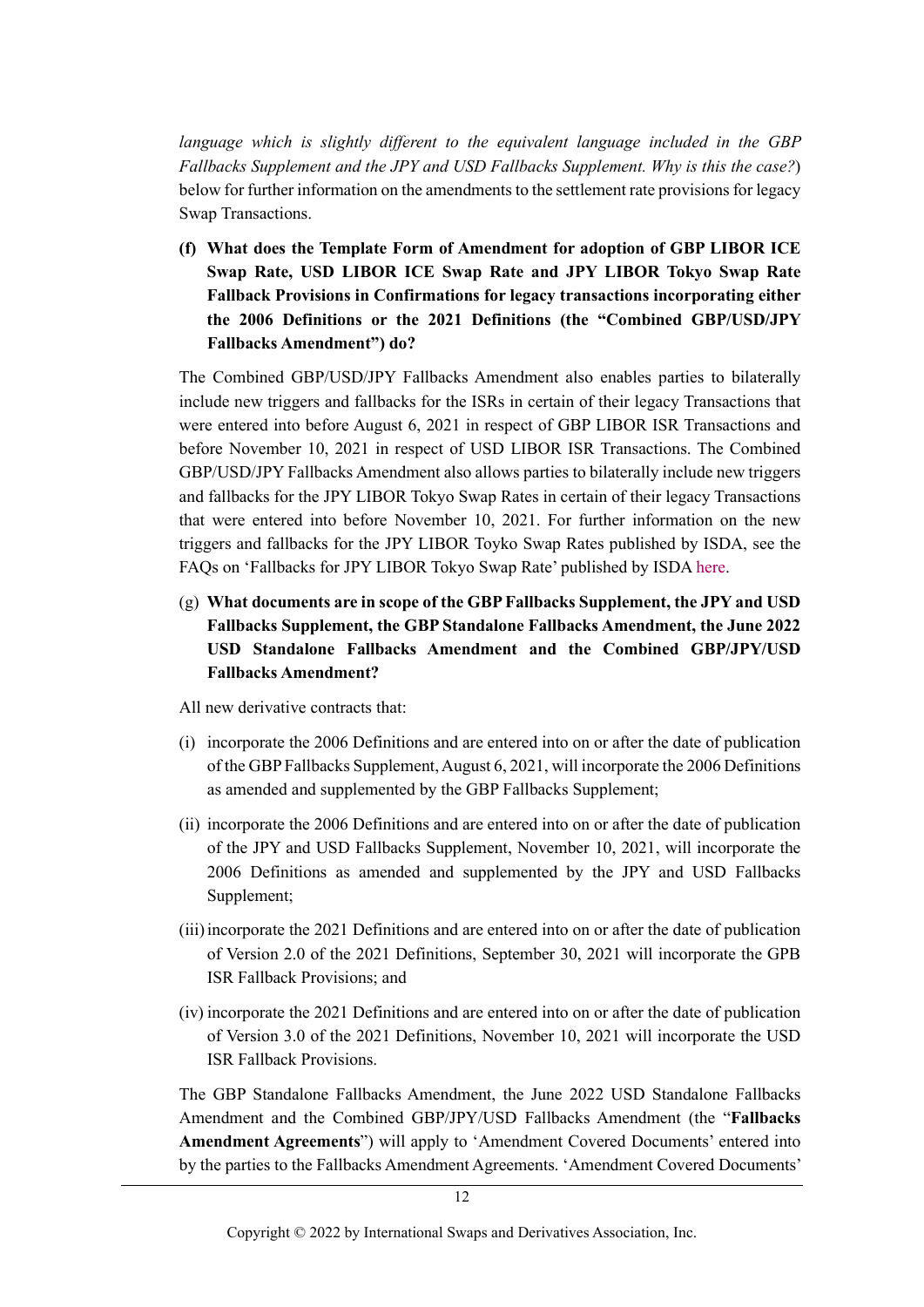is defined in the Fallbacks Amendment Agreements and includes Confirmations that incorporate the 2006 Definitions and that were entered into before the date of publication of (i) the GBP Fallbacks Supplement, August 6, 2021, in respect of the GBP LIBOR ISRs, (ii) the JPY and USD Fallbacks Supplement, November 10, 2021, in respect of the USD LIBOR ISRs, (iii) Version 2.0 of the 2021 Definitions, September 30, 2021, in respect of the GBP LIBOR ISRs and (iv) Version 3.0 of the 2021 Definitions, November 10, 2021, in respect of the USD LIBOR ISRs, unless the parties have expressly stated or otherwise agreed in writing that the GBP ISR Fallback Provisions or the USD ISR Fallback Provisions included in the Fallbacks Amendment Agreements shall not apply in respect of any such Confirmation. Such Confirmations are all 'Amendment Covered Documents' to the extent that they reference the relevant GBP LIBOR ISR or USD LIBOR ISR Rate Option/Floating Rate Option or use the relevant Settlement Rate provisions (i.e. a confirmation of a Swaption or one that applies 'Optional Early Termination' or 'Mandatory Early Termination').

In addition, the June 2022 USD Standalone Fallbacks Amendment covers confirmations that include generic references to the USD LIBOR ISRs (i.e. a reference to the USD LIBOR ISR that is not a direct reference to the relevant Rate Option/Floating Rate Option) and whether or not that confirmation incorporates the relevant covered set of ISDA Definitions, to apply the triggers and fallbacks to those generic references.

The June 2022 USD Standalone Fallbacks Amendment also includes Confirmations that incorporate the 2000 Definitions and that are entered into at any time in the definition of 'Amendment Covered Documents'.

The GBP Standalone Fallbacks Amendment, the June 2022 USD Standalone Fallbacks Amendment and the Combined GBP/JPY/USD Fallbacks Amendment all cover the Confirmations described in the previous two paragraphs to the extent that they are entered into under an ISDA Master Agreement. In the June 2022 USD Standalone Fallbacks Amendment, parties have the option to extend this to capture such confirmations that are entered into under another type of master agreement.

Please see Question 9 (*[Annex B to the GBP Standalone Fallbacks Amendment and Annex D](#page-13-0)  [to the June 2022 USD Standalone Fallbacks Amendment contain language which is slightly](#page-13-0)  [different to the equivalent language included in the GBP Fallbacks Supplement and the](#page-13-0) JPY [and USD Fallbacks Supplement. Why is this the case?](#page-13-0)*) below for information on why certain specific Confirmations are referred to in the Fallbacks Amendment Agreements.

### **7. When do the new contractual fallbacks for the GBP LIBOR ISRs apply?**

The new contractual fallbacks for the GBP LIBOR ISRs (see Question 5 (*[What are the new](#page-6-1)  [contractual fallbacks for the ISRs set out in the ISR Fallbacks Documentation and how were](#page-6-1)  [they developed?](#page-6-1)*) above for further information on the new fallbacks) apply from the GBP LIBOR Index Cessation Effective Date with respect to the relevant GBP LIBOR tenor. The term 'GBP LIBOR Index Cessation Effective Date' is defined in the ISR Fallbacks Documentation as meaning the first date on which GBP LIBOR for the Applicable GBP Tenor would ordinarily have been provided and is either Non-Representative or no longer provided. A GBP LIBOR Index Cessation Effective Date with respect to 3-month and 6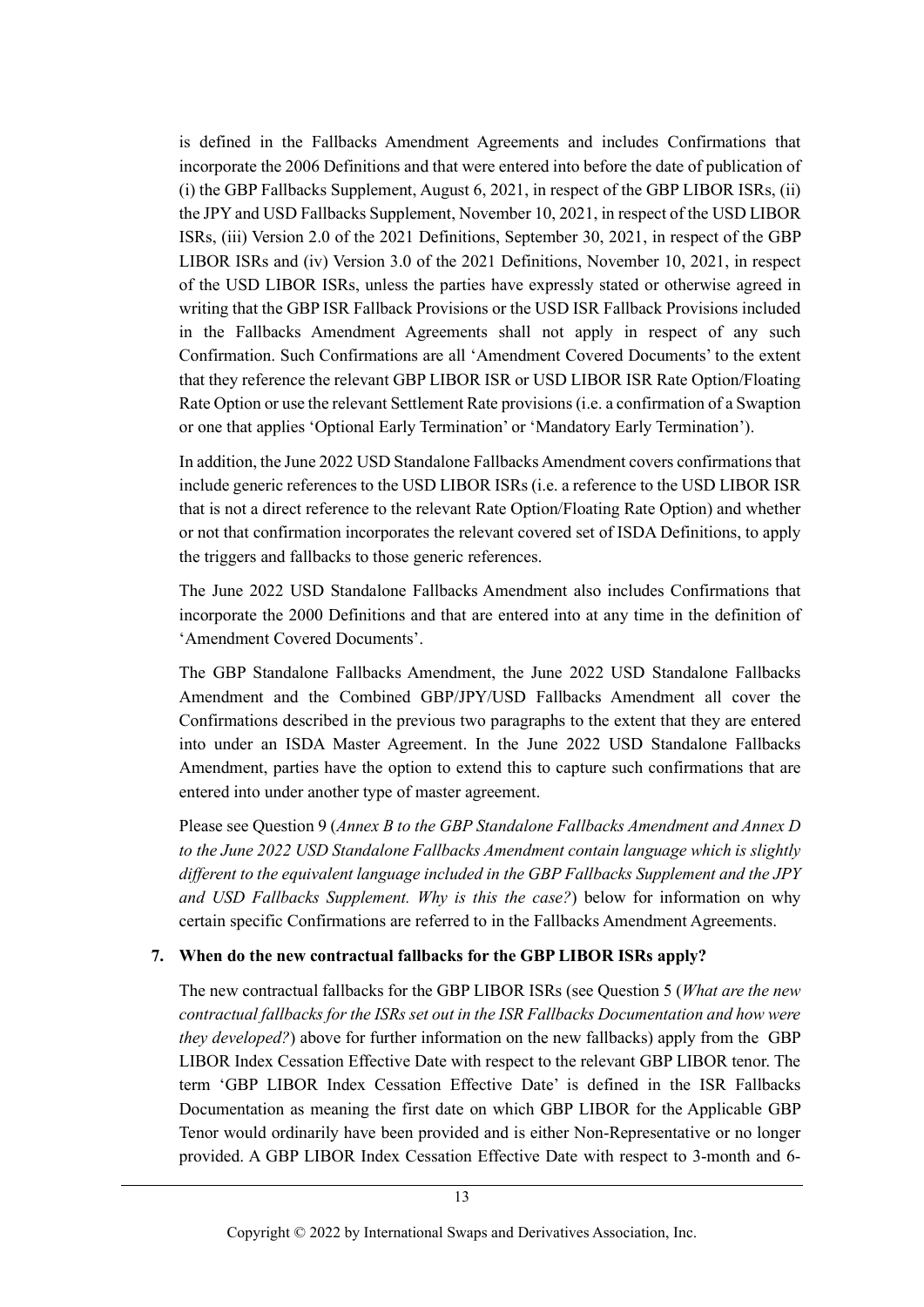month GBP LIBOR occurred on the first London Banking Day on or after January 1, 2022, following the UK FCA's March 5, 2021 announcement, as mentioned in Question 3 (*[Why](#page-4-2)  [are references to the ISRs in the 2000 Definitions, 2006 Definitions and 2021 Definitions](#page-4-2)  [being amended?](#page-4-2)*) above.

### **8. When do the new contractual fallbacks for the USD LIBOR ISRs apply?**

The new contractual fallbacks for the USD LIBOR ISRs (see Question 5 (*[What are the new](#page-6-1)  [contractual fallbacks for the ISRs set out in the ISR Fallbacks Documentation and how were](#page-6-1)  [they developed?](#page-6-1)*) above for further information on the new fallbacks) apply from the USD LIBOR Index Cessation Effective Date with respect to the relevant USD LIBOR tenor. The 'USD LIBOR Index Cessation Effective Date' is defined in the ISR Fallbacks Documentation as meaning the first date on which USD LIBOR for the Applicable USD Tenor, being 3-month, would ordinarily have been provided and is either Non-Representative or no longer provided. A USD LIBOR Index Cessation Effective Date with respect to 3-month USD LIBOR is expected to occur on the first London Banking day on or after June 30, 2023, pursuant to the UK FCA's March 5, 2021 announcement, as mentioned in Question 3 (*[Why are references to the ISRs in the 2000 Definitions, 2006](#page-4-2)  [Definitions and 2021 Definitions being](#page-4-2) amended?*) above.

If the USD LIBOR ISRs are unavailable before a USD LIBOR Index Cessation Effective Date occurs, the fallbacks based on the pre-Supplement number 88 fallbacks included in the 2006 Definitions as set out in Question 4 (*What are the contractual fallbacks for the ISRs in the 2000 Definitions, the 2006 Definitions pre-Supplement number 82 and pre-Supplement number 88 and the 2021 Definitions pre-Version 2.0 and pre-Version 3.0*) above will apply.

<span id="page-13-0"></span>**9. Annex B to the GBP Standalone Fallbacks Amendment and Annex D to the June 2022 USD Standalone Fallbacks Amendment contain language which is slightly different to the equivalent language included in the GBP Fallbacks Supplement and the JPY and USD Fallbacks Supplement. Why is this the case?** 

Annex B to the GBP Standalone Fallbacks Amendments and Annex D to the June 2022 USD Standalone Fallbacks Amendment sets out the amendments to the Settlement Rate Provisions (including Section 13.9 and Section 18.2(f) of the 2006 Definitions) for legacy derivative contracts that incorporate the 2006 Definitions. These Settlement Rate Provisions (including Section 13.9, Section 18.2(f) and related Sections of the 2006 Definitions) have been amended over time by a number of Supplements to the 2006 Definitions, including Supplement number 28, Supplement number 48, Supplement number 58, Supplement number 64 and Supplement number 66 to the 2006 Definitions. Legacy derivative contracts that incorporate the 2006 Definitions may therefore include different provisions with respect to the Settlement Rate depending on when they were entered into and which version of the 2006 Definitions applied. Annex B to the GBP Standalone Fallbacks Amendment and Annex D to the June 2022 USD Standalone Fallbacks Amendment allow for these different provisions to be amended, depending on which Supplement the relevant Amendment Covered Document incorporates.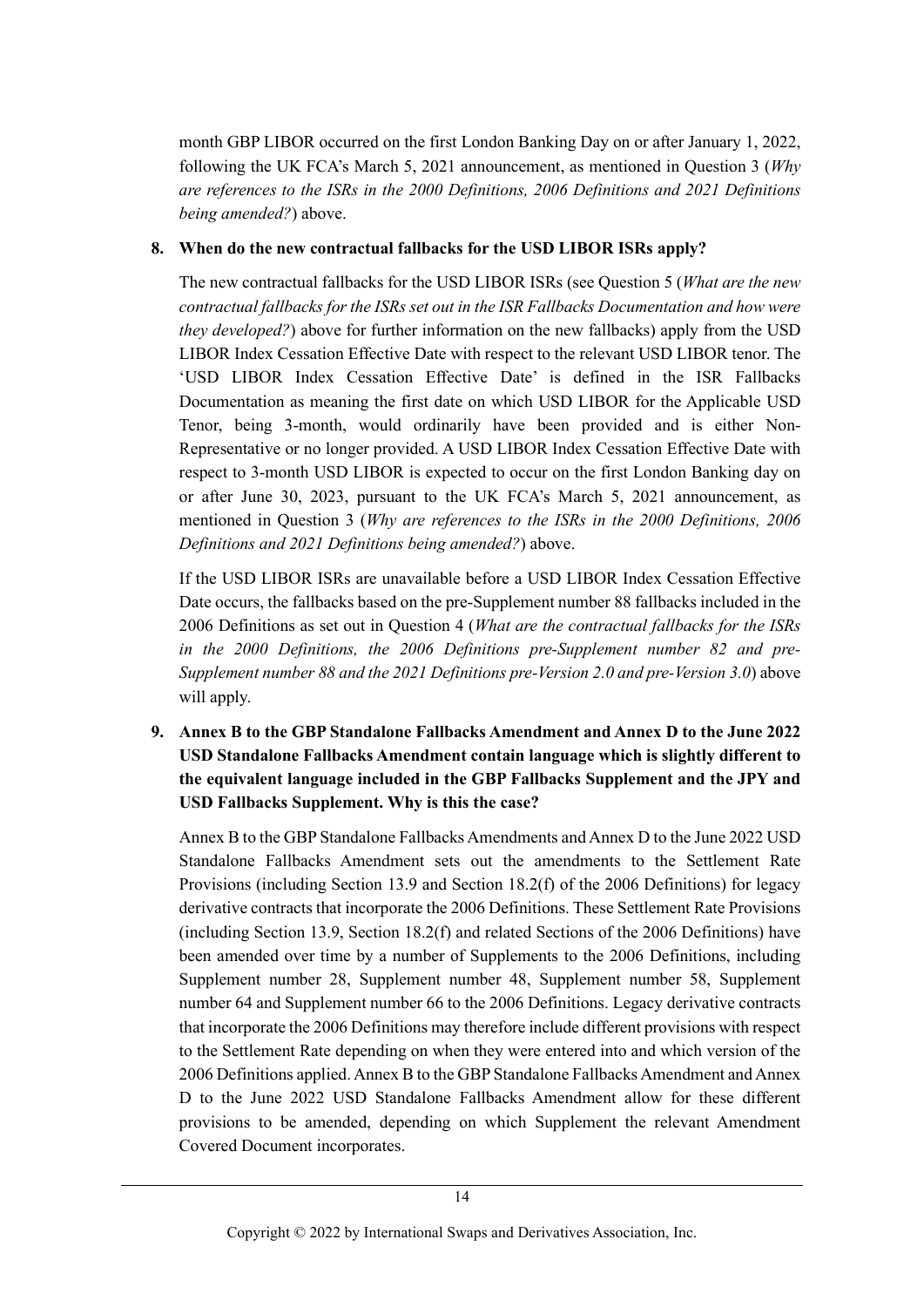In contrast, the GBP Fallbacks Supplement updates the 2006 Definitions as in place immediately before August 6, 2021, being the date on which the GBP Fallbacks Supplement was published (i.e. the latest version of the 2006 Definitions as amended by all Supplements to the 2006 Definitions published before the GBP Fallbacks Supplement). New transactions entered into after the publication of the GBP Fallbacks Supplement that incorporate the 2006 Definitions will include the terms of the 2006 Definitions as amended by the GBP Fallbacks Supplement. Similarly, the JPY and USD Fallbacks Supplement updates the 2006 Definitions as in place immediately before November 10, 2021, being the date on which the JPY and USD Fallbacks Supplement was published (i.e. the latest version of the 2006 Definitions as amended by all Supplements to the 2006 Definitions published before the JPY and USD Fallbacks Supplement). New transactions entered into after the publication of the GBP Fallbacks Supplement that incorporate the 2006 Definitions will include the terms of the 2006 Definitions as amended by the JPY and USD Fallbacks Supplement.

## **10. Why were fallbacks for the GBP LIBOR ISRs and the USD LIBOR ISRs implemented separately?**

Whilst the SONIA ISR, as referred to in the fallbacks for the GBP LIBOR ISRs, has been published by IBA since December 14, 2020, IBA began to publish the SOFR swap rate, as referred to in the fallbacks for the USD LIBOR ISRs, from the later date of October 10, 2021. Therefore, in the interests of time and further to the IBA GBP LIBOR ISR Cessation Announcement, the fallbacks for the GBP LIBOR ISRs were published first.

### <span id="page-14-0"></span>**11. Were similar amendments made to other swap rates which are not the ISRs (such as the JPY LIBOR Tokyo Swap Rates)?**

ISDA has published new fallbacks for the JPY LIBOR Tokyo Swap Rates. Further details on these fallbacks are included in the FAQs on 'Fallbacks for JPY LIBOR Tokyo Swap Rate' published by ISD[A here.](https://www.isda.org/a/LwngE/JPY-Swap-Rate-FAQs-Publication-Version.pdf)

### **12. Why do the IBOR Fallbacks Supplement and the ISDA 2020 IBOR Fallbacks Protocol not include the new fallbacks for the ISRs?**

The IBOR Fallbacks Supplement updates certain IBOR Rate Options to include new fallbacks in new derivative contracts entered into on or after January 25, 2021. The ISDA 2020 IBOR Fallbacks Protocol similarly enables adhering parties to amend those IBOR Rate Options, or certain other references to those key IBORs, to include those new fallbacks in legacy derivative contracts. In each case, the amendments only apply to *IBORs* (including LIBOR). The ISRs are separate benchmarks to the IBORs (although they are based on LIBOR-linked transactions) and so they are not covered by the IBOR Fallbacks Supplement or the ISDA 2020 IBOR Fallbacks Protocol. See ISDA's [Benchmark Hub website](https://www.isda.org/2020/05/11/benchmark-reform-and-transition-from-libor/#derivatives) for further information on fallbacks for IBOR derivatives.

#### **13. Are novated transactions amended by the USD Standalone Fallbacks Amendments?**

The USD Standalone Fallbacks Amendments amend all 'Novated Transactions' that are Amendment Covered Documents. Accordingly, in-scope Transactions that are entered into by the parties to a USD Standalone Fallbacks Amendment pursuant to a novation, whether